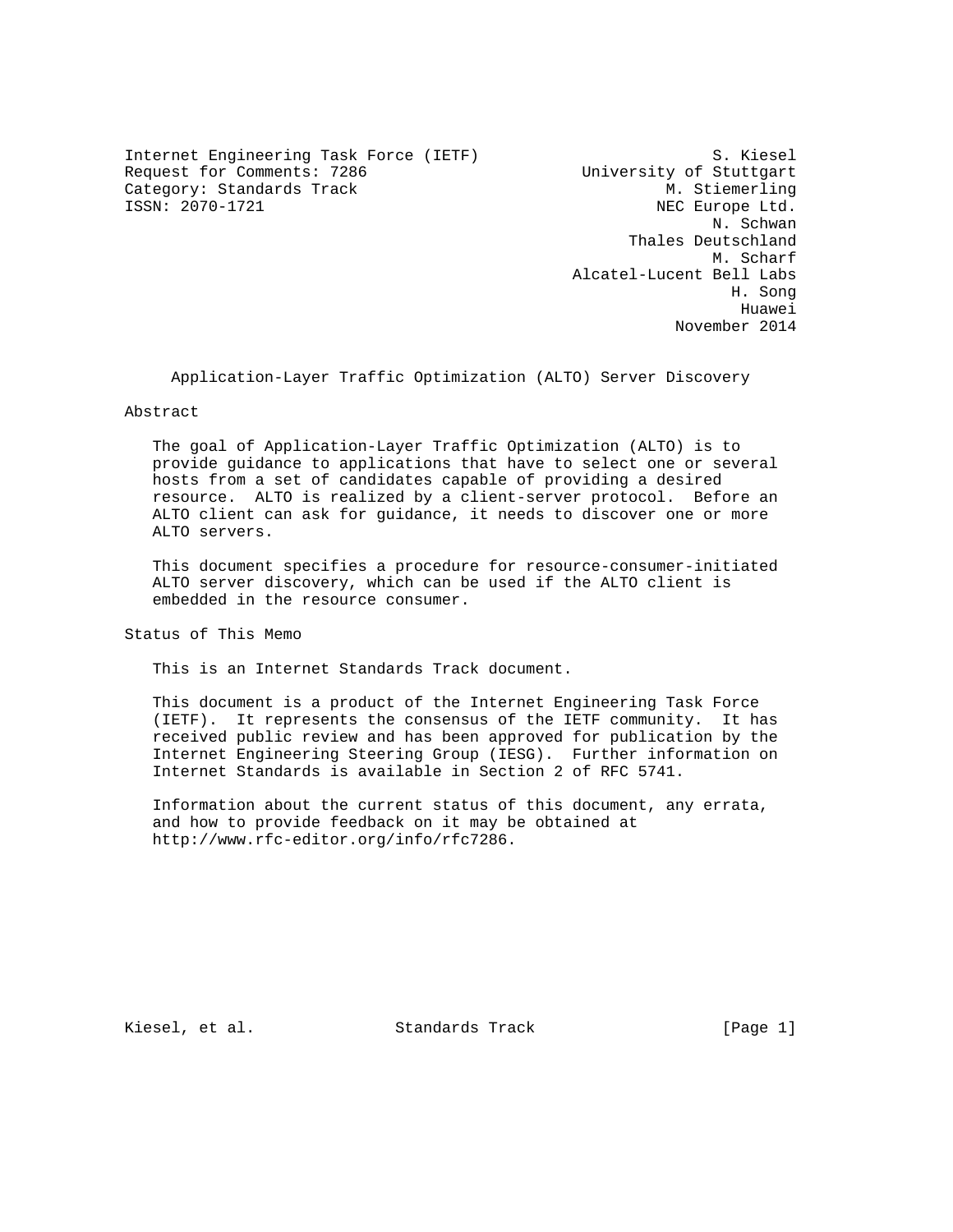# Copyright Notice

 Copyright (c) 2014 IETF Trust and the persons identified as the document authors. All rights reserved.

 This document is subject to BCP 78 and the IETF Trust's Legal Provisions Relating to IETF Documents

 (http://trustee.ietf.org/license-info) in effect on the date of publication of this document. Please review these documents carefully, as they describe your rights and restrictions with respect to this document. Code Components extracted from this document must include Simplified BSD License text as described in Section 4.e of the Trust Legal Provisions and are provided without warranty as described in the Simplified BSD License.

Table of Contents

| Introduction<br>$\mathbf{1}$                                |  | 3            |
|-------------------------------------------------------------|--|--------------|
| Terminology and Requirements Language<br>1.1.               |  | 3            |
| 2. ALTO Server Discovery Procedure Overview                 |  | 3            |
| 3. ALTO Server Discovery Procedure Specification            |  | 4            |
| 3.1. Step 1: Retrieving the Domain Name                     |  | 5            |
| 3.1.1. Step 1, Option 1: Local Configuration                |  | 5            |
|                                                             |  | 5            |
| 3.2. Step 2: U-NAPTR Resolution                             |  | 6            |
|                                                             |  | 7            |
| 4.1. Issues with Home Gateways                              |  | 7            |
| 4.2. Issues with Multihoming, Mobility, and Changing IP     |  |              |
|                                                             |  | 7            |
| 5                                                           |  | 8            |
|                                                             |  | $\mathsf{Q}$ |
| 6.1. Integrity of the ALTO Server's URI                     |  | $\mathsf{Q}$ |
| Availability of the ALTO Server Discovery Procedure<br>6.2. |  | 11           |
| 6.3. Confidentiality of the ALTO Server's URI               |  | 11           |
| 6.4. Privacy for ALTO Clients                               |  | 12           |
|                                                             |  | 12           |
| 7.1. Normative References                                   |  | 12           |
| 7.2. Informative References                                 |  | 13           |
| Acknowledgments                                             |  | 14           |
| Contributors                                                |  | 14           |
|                                                             |  | 15           |

Kiesel, et al. Standards Track [Page 2]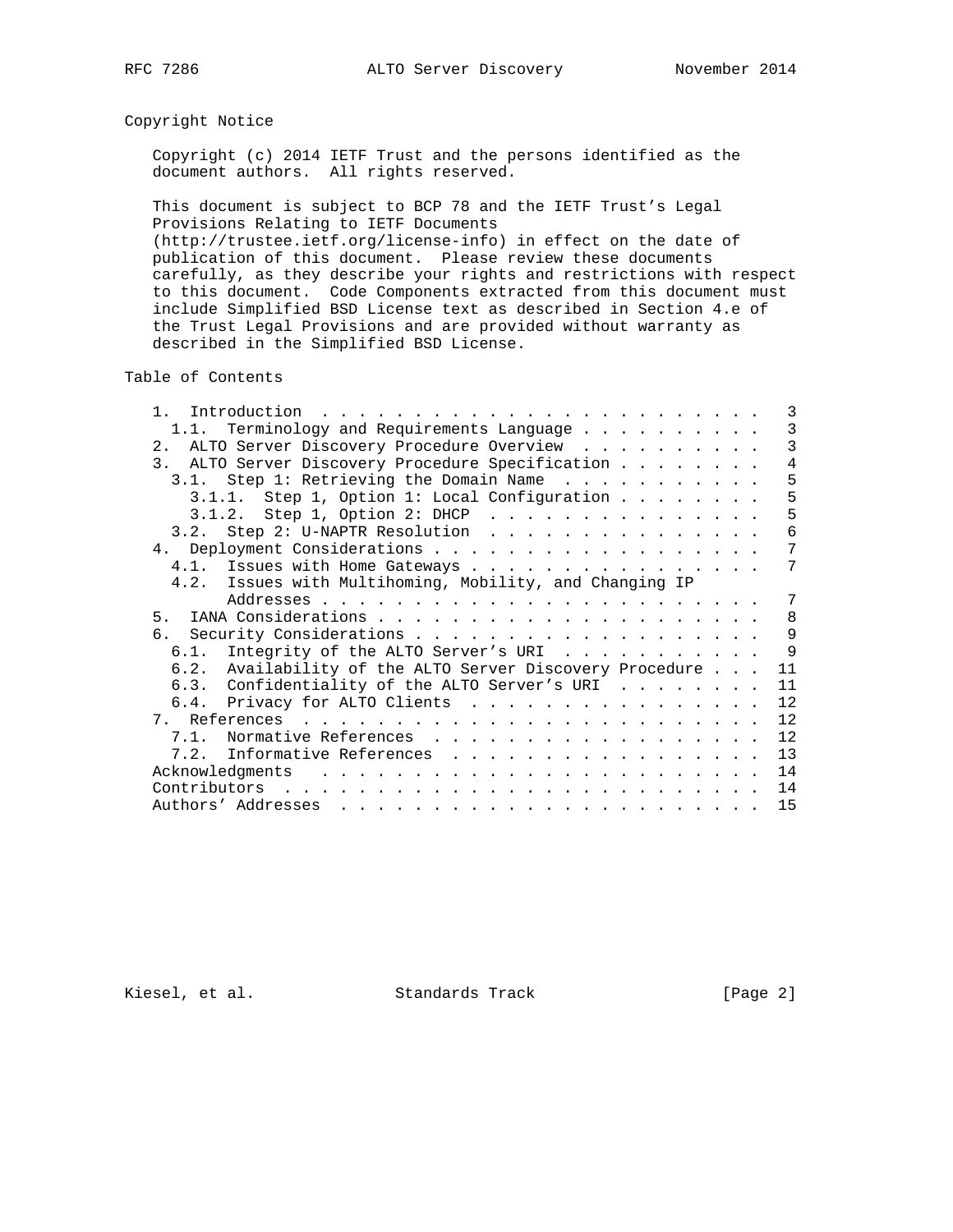## 1. Introduction

 The goal of Application-Layer Traffic Optimization (ALTO) is to provide guidance to applications that have to select one or several hosts from a set of candidates capable of providing a desired resource [RFC5693]. ALTO is realized by a client-server protocol; see requirement AR-1 in [RFC6708]. Before an ALTO client can ask for guidance it needs to discover one or more ALTO servers that can provide guidance to this specific client.

 This document specifies a procedure for resource-consumer-initiated ALTO server discovery, which can be used if the ALTO client is embedded in the resource consumer. In other words, this document meets requirement AR-32 in [RFC6708] while AR-33 is out of scope. A different approach, which tries to meet requirement AR-33, i.e., third-party ALTO server discovery, is addressed in [3PDISC].

 A more detailed discussion of various options on where to place the functional entities comprising the overall ALTO architecture can be found in [ALTO-DEPLOY].

 The ALTO protocol specification [RFC7285] is based on HTTP and expects the discovery procedure to yield the HTTP(S) URI of an ALTO server's Information Resource Directory (IRD). Therefore, this procedure is based on a combination of the Dynamic Host Configuration Protocol (DHCP) or local configuration and URI-enabled Naming Authority Pointer (U-NAPTR) resource records in the Domain Name System (DNS), in order to deliver such URIs.

## 1.1. Terminology and Requirements Language

This document makes use of the ALTO terminology defined in [RFC5693].

 The key words "MUST", "MUST NOT", "REQUIRED", "SHALL", "SHALL NOT", "SHOULD", "SHOULD NOT", "RECOMMENDED", "MAY", and "OPTIONAL" in this document are to be interpreted as described in RFC 2119 [RFC2119].

## 2. ALTO Server Discovery Procedure Overview

 The ALTO protocol specification [RFC7285] expects that the ALTO discovery procedure yields the HTTP(S) URI [RFC7230] of the ALTO server's Information Resource Directory (IRD), which gives further information about the capabilities and services provided by that ALTO server.

 On hosts with more than one interface or address family (IPv4/v6), the ALTO server discovery procedure has to be run for every interface and address family. For more details see Section 4.2.

Kiesel, et al. Standards Track [Page 3]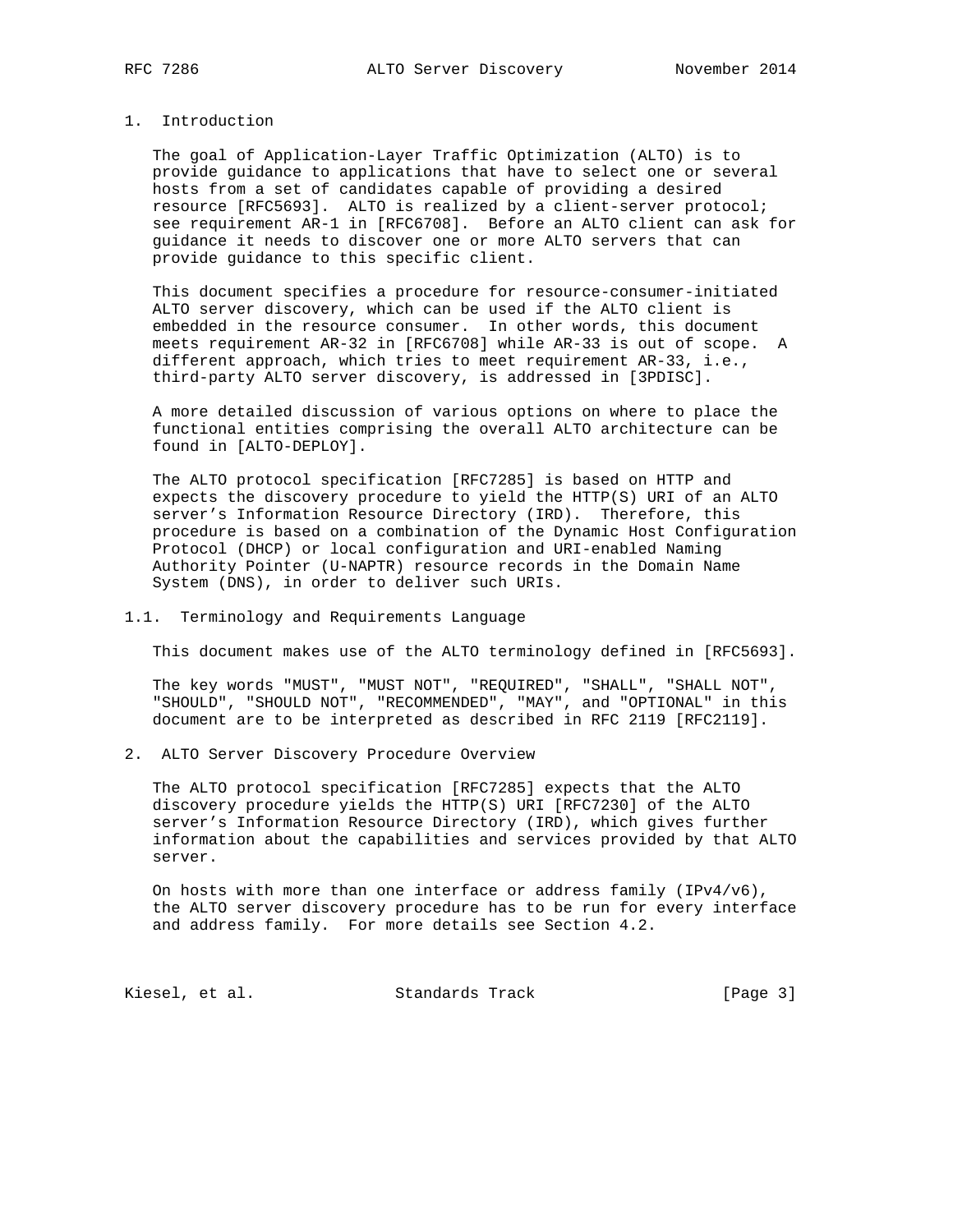The ALTO server discovery procedure is performed in two steps:

- 1. One DNS domain name is retrieved for each combination of interface and address family, either by local configuration (e.g., manual input into a menu or configuration file) or by means of DHCP.
- 2. These DNS domain names are used for U-NAPTR lookups yielding one or more URIs. Further DNS lookups may be necessary to determine the ALTO server's IP address(es).

 The primary means for retrieving the DNS domain name is DHCP. However, there may be situations where DHCP is not available or does not return a suitable value. Furthermore, there might be situations in which the user wishes to override the value that could be retrieved from DHCP. In these situations, local configuration may be used. Consequently, the algorithm first checks for a locally configured override, before it tries to retrieve a value from DHCP.

 Typically, but not necessarily, the DNS domain name is the domain name in which the client is located, i.e., a PTR lookup on the client's IP address (according to [RFC1035], Section 3.5 for IPv4 or [RFC3596], Section 2.5 for IPv6) would yield a similar name. However, due to the widespread use of Network Address Translation (NAT), trying to determine the DNS domain name through a PTR lookup on an interface's IP address is not recommended for resource consumer initiated ALTO server discovery (see also [RFC3424]).

3. ALTO Server Discovery Procedure Specification

 As already outlined in Section 2, the ALTO server discovery procedure is performed for every address family on every interface the application considers for communicating with resource providers.

 First, the algorithm checks for a locally configured domain name, as specified in Section 3.1.1. If no such name was configured, it tries to retrieve one from DHCP, as specified in Section 3.1.2. If still no domain name could be found, the procedure has failed and terminates with an appropriate error code.

 If one or more domain names were found, they will be used as U-NAPTR/ DDDS (URI-Enabled NAPTR/Dynamic Delegation Discovery Service) [RFC4848] application-unique strings for a DNS lookup, as specified in Section 3.2.

Kiesel, et al. Standards Track [Page 4]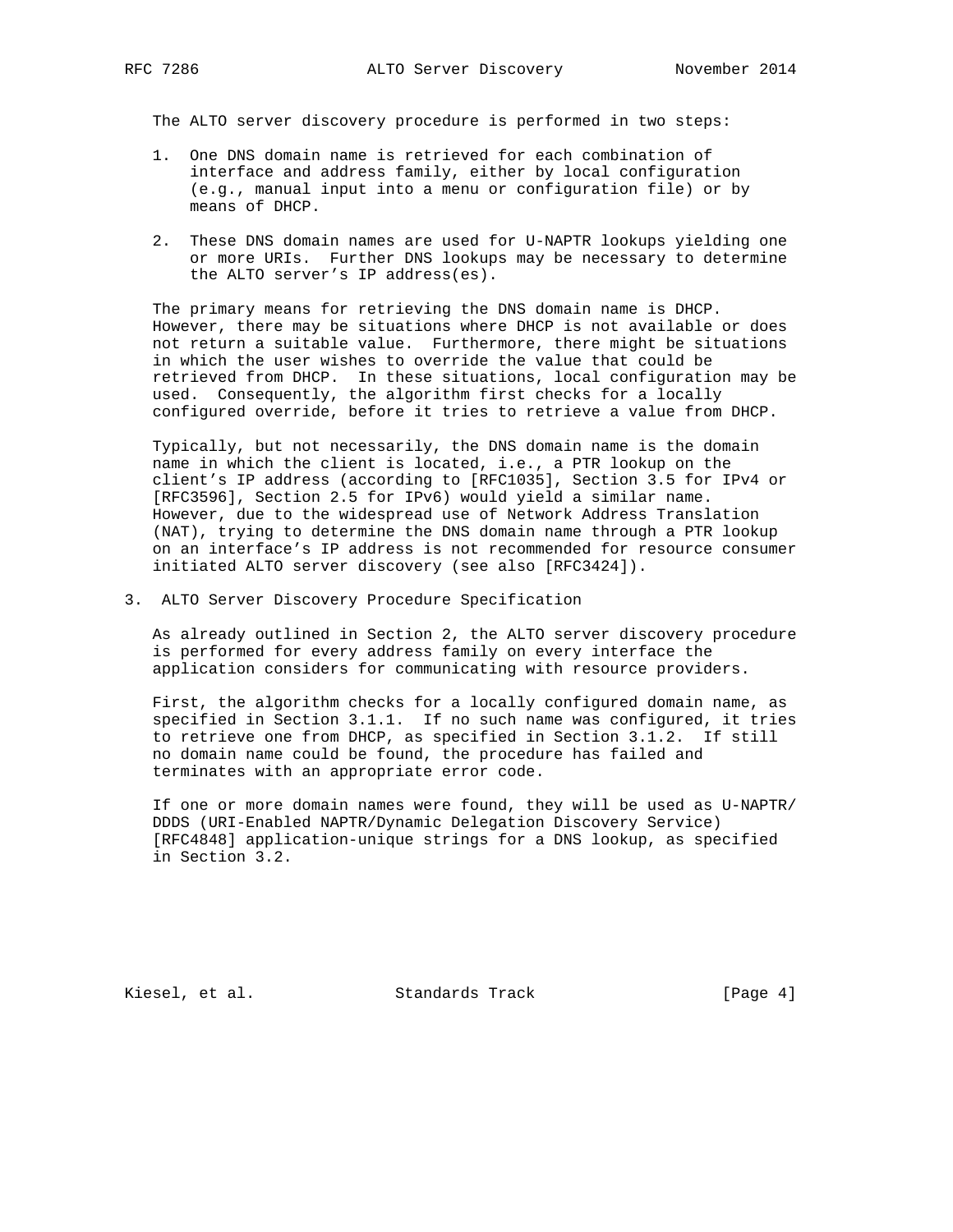3.1. Step 1: Retrieving the Domain Name

3.1.1. Step 1, Option 1: Local Configuration

 The preferred way to acquire a domain name related to an interface's point of network attachment is the use of DHCP (see Section 3.1.2). However, in some network deployment scenarios, there is no DHCP server available. Furthermore, a user may want to use an ALTO service instance provided by an entity that is not the operator of the underlying IP network. Therefore, we allow the user to specify a DNS domain name, for example, in a configuration file option. An example domain name is:

my-alternative-alto-provider.example.org

 Implementations MAY give the user the opportunity (e.g., by means of configuration file options or menu items) to specify an individual domain name for every address family on every interface. Implementations SHOULD allow the user to specify a default name that is used if no more specific name has been configured.

3.1.2. Step 1, Option 2: DHCP

 Network operators may provide the domain name to be used for service discovery within an access network using DHCP.

 RFC 5986 [RFC5986] defines DHCP IPv4 and IPv6 access network domain name options to identify a domain name that is suitable for service discovery within the access network. RFC 2132 [RFC2132] defines the DHCP IPv4 domain name option. While this option is less suitable, it still may be useful if the RFC 5986 option is not available.

 For IPv6, the ALTO server discovery procedure MUST try to retrieve DHCP option 57 (OPTION\_V6\_ACCESS\_DOMAIN). If no such option can be retrieved the procedure fails for this interface. For IPv4, the ALTO server discovery procedure MUST try to retrieve DHCP option 213 (OPTION\_V4\_ACCESS\_DOMAIN). If no such option can be retrieved, the procedure SHOULD try to retrieve option 15 (Domain Name). If neither option can be retrieved, the procedure fails for this interface. If a result can be retrieved, it will be used as an input for the next step (U-NAPTR resolution). One example result could be:

example.net

Kiesel, et al. Standards Track [Page 5]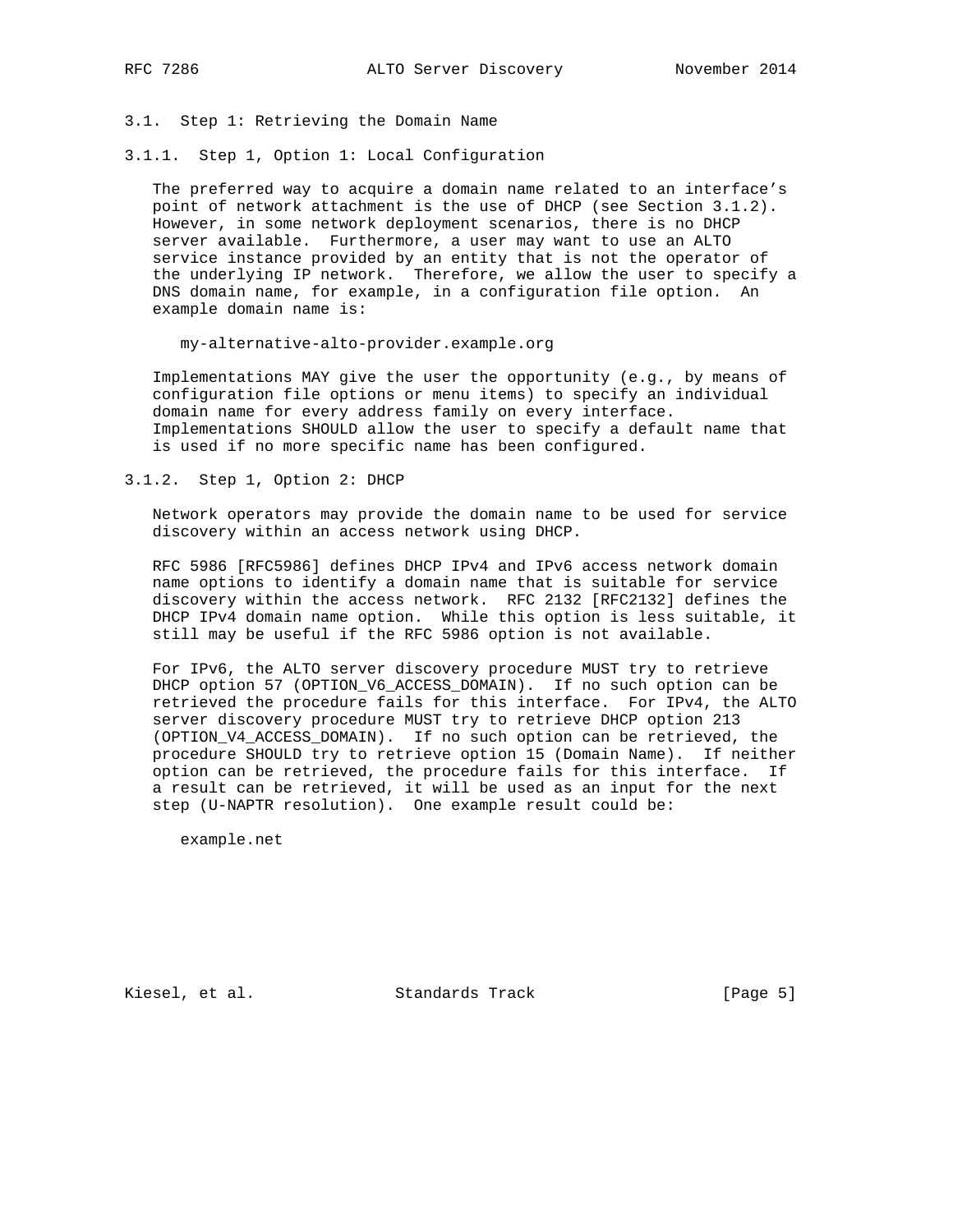## 3.2. Step 2: U-NAPTR Resolution

 The first step of the ALTO server discovery procedure (see Section 3.1) retrieved one or -- in case of multiple interfaces and/ or IPv4/v6 dual-stack operation -- several domain names, which will be used as U-NAPTR/DDDS (URI-Enabled NAPTR/Dynamic Delegation Discovery Service) [RFC4848] application unique strings. An example is:

example.net

 In the second step, the ALTO server discovery procedure uses a U-NAPTR [RFC4848] lookup with the "ALTO" Application Service Tag and either the "http" or the "https" Application Protocol Tag to obtain one or more URIs (indicating protocol, host, and possibly path elements) for the ALTO server's Information Resource Directory. In this document, only the HTTP and HTTPS URI schemes are defined, as the ALTO protocol specification defines the access over both protocols, but no other [RFC7285]. Note that the result can be any valid HTTP(S) URI.

 The following two U-NAPTR resource records can be used for mapping "example.net" to the HTTPS URIs "https://alto1.example.net/ird" and "https://alto2.example.net/ird", with the former being preferred.

example.net.

 IN NAPTR 100 10 "u" "ALTO:https" "!.\*!https://alto1.example.net/ird!" "" IN NAPTR 100 20 "u" "ALTO:https" "!.\*!https://alto2.example.net/ird!" ""

 If no ALTO-specific U-NAPTR records can be retrieved, the discovery procedure fails for this domain name (and the corresponding interface and IP protocol version). If further domain names retrieved by Step 1 are known, the discovery procedure may perform the corresponding U-NAPTR lookups immediately. However, before retrying a lookup that has failed, a client MUST wait a time period that is appropriate for the encountered error (NXDOMAIN, timeout, etc.).

Kiesel, et al. Standards Track [Page 6]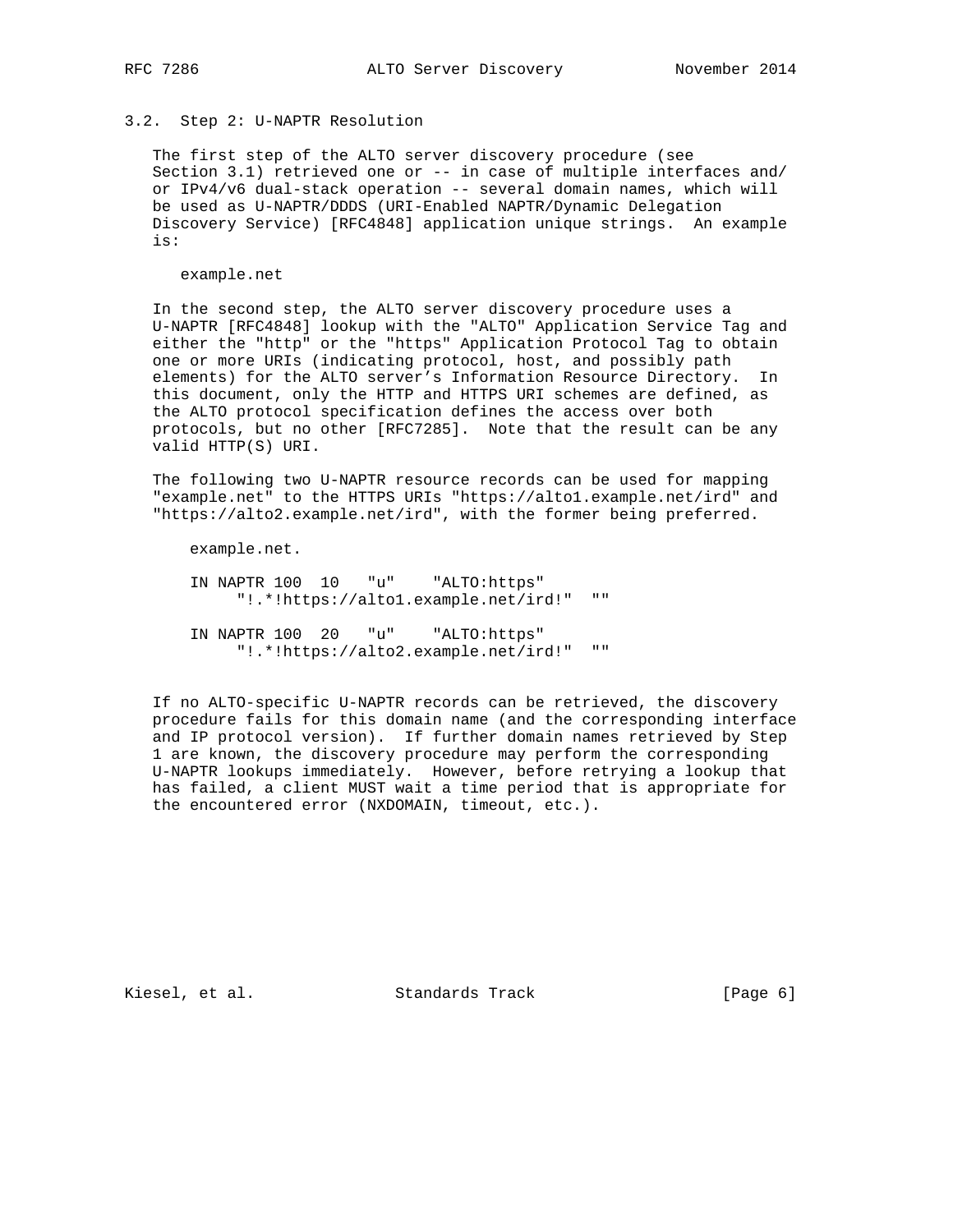## 4. Deployment Considerations

4.1. Issues with Home Gateways

 Section 3.1.2 describes the usage of a DHCP option that provides a means for the network operator of the network in which the ALTO client is located to provide a DNS domain name. However, this assumes that this particular DHCP option is correctly passed from the DHCP server to the actual host with the ALTO client, and that the particular host understands this DHCP option. This memo assumes the client to be able to understand the proposed DHCP option; otherwise, there is no further use of the DHCP option, but the client has to use the other proposed mechanisms.

 There are well-known issues with the handling of DHCP options in home gateways. One issue is that unknown DHCP options are not passed through some home gateways, effectively eliminating the DHCP option.

 Another well-known issue is the use of home-gateway-specific DNS domain names that "override" the DNS domain name provided by the network operator. For instance, a host behind a home gateway may receive a DNS domain name ".local" instead of "example.net". In general, this domain name is not usable for the server discovery procedure, unless a DNS server in the home gateway resolves the corresponding NAPTR lookup correctly, e.g., by means of a DNS split horizon approach.

4.2. Issues with Multihoming, Mobility, and Changing IP Addresses

 If the user decides to enter only one (default) DNS domain name in the local configuration facility (see Section 3.1.1), only one set of ALTO servers will be discovered, irrespective of multihoming and mobility. Particularly in mobile scenarios, this can lead to undesirable results.

 The DHCP-based discovery method can discover different sets of ALTO servers for each interface and address family (i.e., IPv4/v6). In general, if a client wishes to communicate using one of its interfaces and using a specific IP address family, it SHOULD query the ALTO server or servers that have been discovered for this specific interface and address family. How to select an interface and IP address family as well as how to compare results returned from different ALTO servers are out of the scope of this document.

Kiesel, et al. Standards Track [Page 7]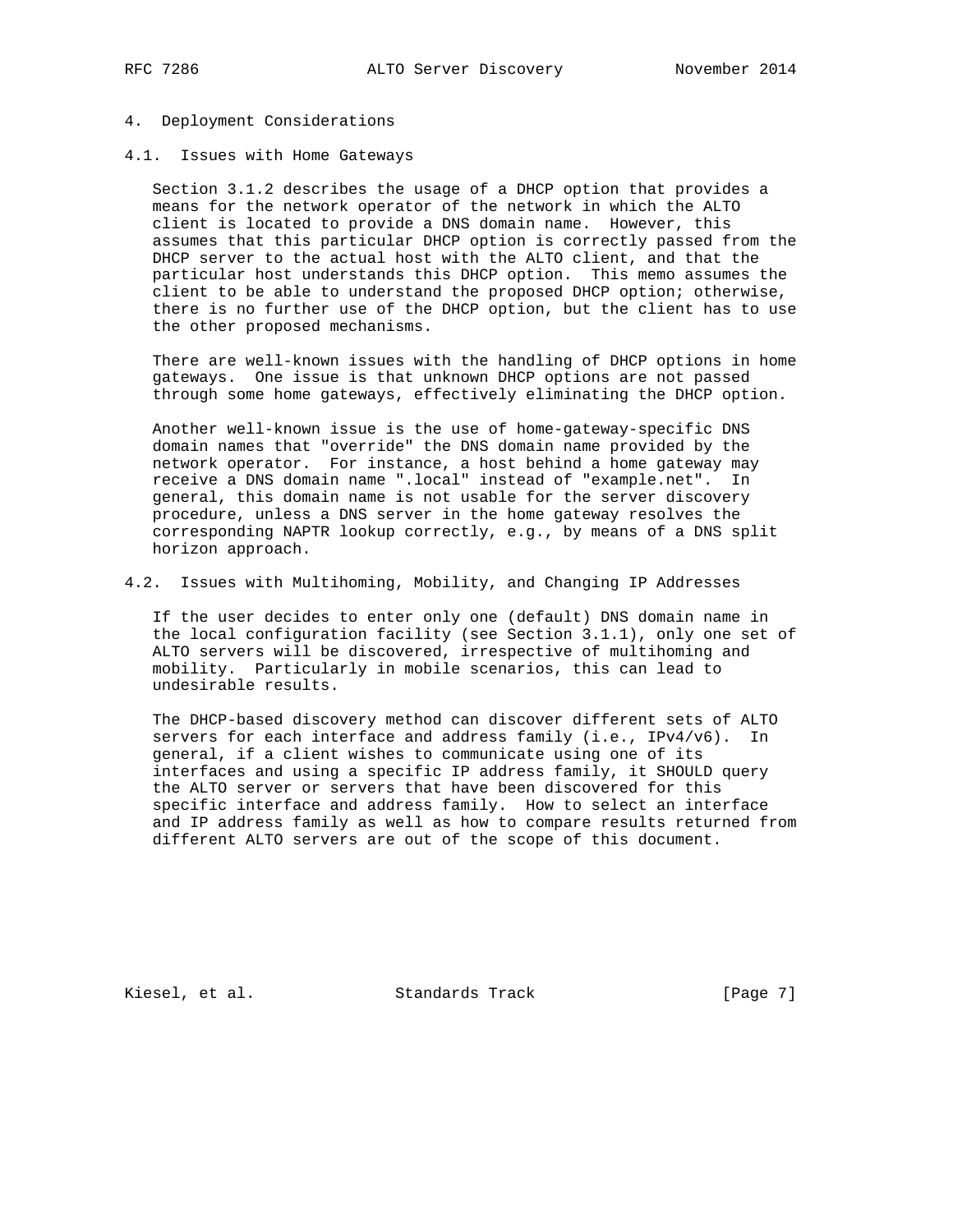A change of the IP address at an interface invalidates the result of the ALTO server discovery procedure. For instance, if the IP address assigned to a mobile host changes due to host mobility, it is required to re-run the ALTO server discovery procedure without relying on earlier gained information.

 There are several challenges with DNS on hosts with multiple interfaces [RFC6418], which can affect the ALTO server discovery. If the DNS resolution is performed on the wrong interface, it can return an ALTO server that could provide suboptimal or wrong guidance. Finding the best ALTO server for multi-interfaced hosts is outside the scope of this document.

 When using Virtual Private Network (VPN) connections, there is usually no DHCP. The user has to enter the DNS domain name in the local configuration facility. For good optimization results, a DNS domain name corresponding to the VPN concentrator, not corresponding to the user's current location, has to be entered. Similar considerations apply for Mobile IP.

5. IANA Considerations

 IANA has registered the following U-NAPTR [RFC4848] application service tag for ALTO:

Application Service Tag: ALTO

- Intended usage: see [RFC5693] or: "The goal of Application-Layer Traffic Optimization (ALTO) is to provide guidance to applications that have to select one or several hosts from a set of candidates capable of providing a desired resource."
- Defining Publication: The specification contained within this document

Contact information: The authors of this document

Author/Change controller: The IESG

 Interoperability considerations: No interoperability issues are known or expected. This tag is to be registered specifically for ALTO, which is a new application without any legacy deployments.

Security considerations: see Section 6 of this document.

Kiesel, et al. Standards Track [Page 8]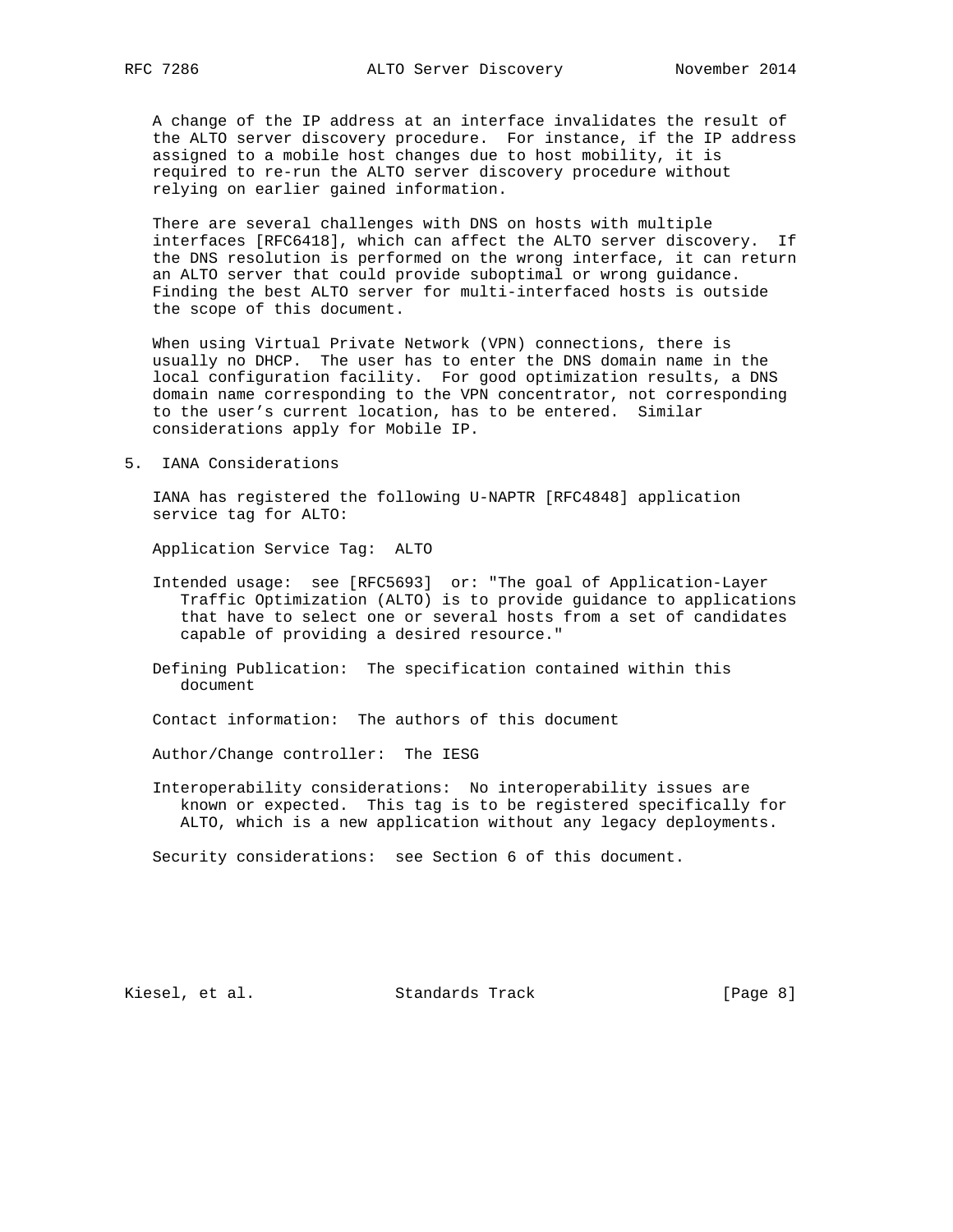Related publications: This document specifies a procedure for discovering an HTTP or HTTPS URI of an ALTO server. HTTP and HTTPS are specified in [RFC7230]. The HTTP(S)-based ALTO protocol is specified in [RFC7285].

- Application Protocol Tag: This document specifies how to use the application service tag "ALTO" with the application protocol tags "http" and "https", which have already been registered in the relevant IANA registry. Therefore, IANA is not requested by this document to register any new application protocol tag.
- 6. Security Considerations

 A high-level discussion of security issues related to ALTO is part of the ALTO problem statement [RFC5693]. A classification of unwanted information disclosure risks, as well as specific security-related requirements can be found in the ALTO requirements document [RFC6708].

 The remainder of this section focuses on security threats and protection mechanisms for the ALTO server discovery procedure as such. Once the ALTO server's URI has been discovered and the communication between the ALTO client and the ALTO server starts, the security threats and protection mechanisms discussed in the ALTO protocol specification [RFC7285] apply.

6.1. Integrity of the ALTO Server's URI

Scenario Description

 An attacker could compromise the ALTO server discovery procedure or infrastructure in a way that ALTO clients would discover a "wrong" ALTO server URI.

## Threat Discussion

 This is probably the most serious security concern related to ALTO server discovery. The discovered "wrong" ALTO server might not be able to give guidance to a given ALTO client at all, or it might give suboptimal or forged information. In the latter case, an attacker could try to use ALTO to affect the traffic distribution in the network or the performance of applications (see also Section 15.1. of [RFC7285]). Furthermore, a hostile ALTO server could threaten user privacy (see also Section 5.2.1, case (5a) in [RFC6708]).

 However, it should also be noted that, if an attacker was able to compromise DHCP and/or DNS servers used for ALTO server discovery (see below), (s)he could also launch significantly more serious other attacks (e.g., redirecting various application protocols).

Kiesel, et al. Standards Track [Page 9]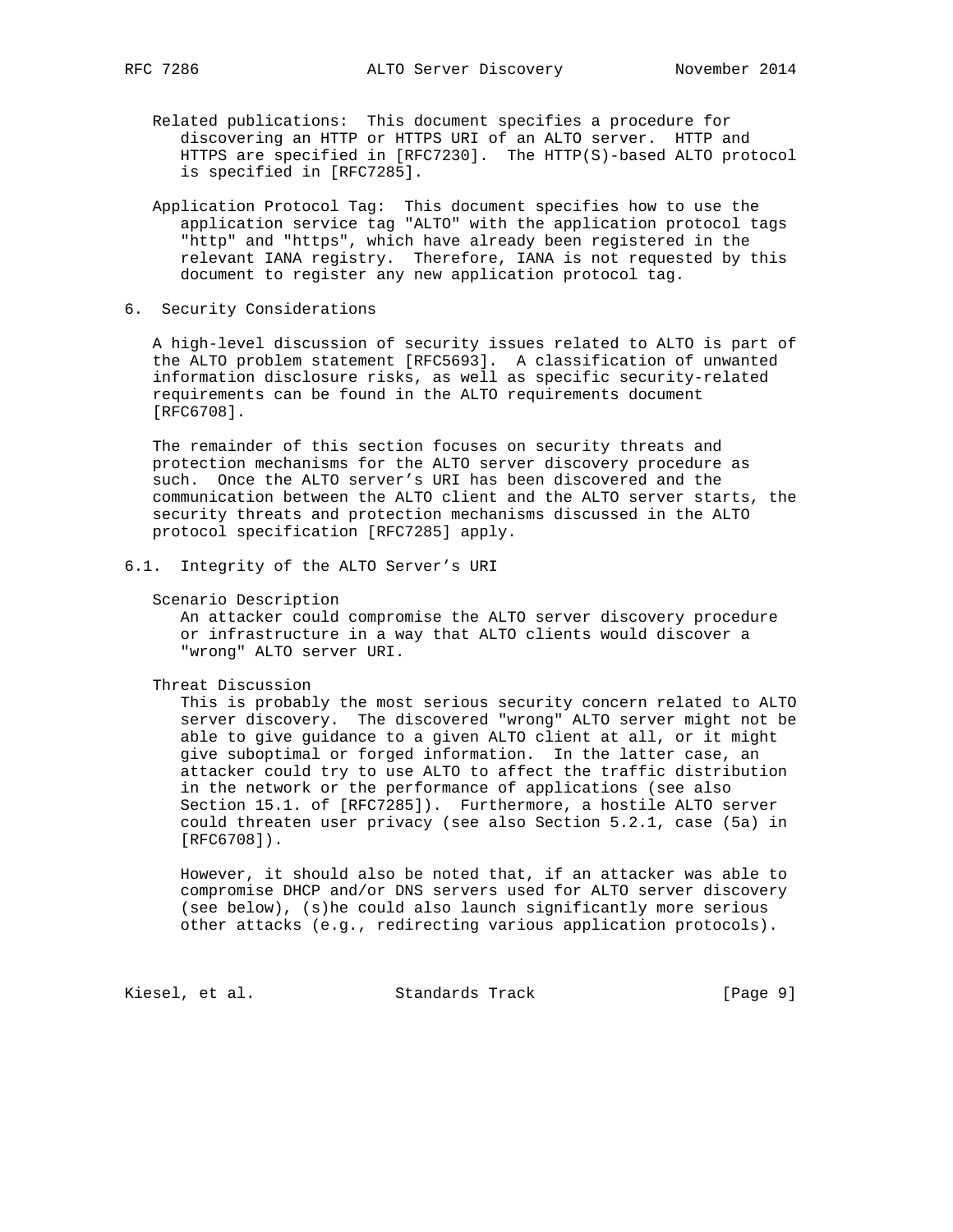## Protection Strategies and Mechanisms

 The ALTO server discovery procedure consists of three building blocks (local configuration, DHCP, and DNS) and each of them is a possible attack vector.

 The problem of users possibly following "bad advice" that tricks them into manually configuring unsuitable ALTO servers cannot be solved by technical means and is out of the scope of this document.

 Due to the nature of the protocol, DHCP is rather prone to attacks. As already mentioned, an attacker that is able to inject forged DHCP replies into the network may do significantly more harm than only configuring a wrong ALTO server. Best current practices for safely operating DHCP should be followed.

 A further threat is the possible alteration of the DNS records used in U-NAPTR resolution. If an attacker was able to modify or spoof any of the DNS records used in the DDDS resolution, this URI could be replaced by a forged URI. The application of DNS security (DNSSEC) [RFC4033] provides a means to limit attacks that rely on modification of the DNS records used in U-NAPTR resolution. Security considerations specific to U-NAPTR are described in more detail in [RFC4848].

 A related risk is the impersonation of the ALTO server (i.e., attacks after the correct URI has been discovered). This threat and protection strategies are discussed in Section 15.1 of [RFC7285]. Note that if Transport Layer Security (TLS) is used to protect ALTO, the server certificate will contain the host name (CN). Consequently, only the host part of the HTTPS URI will be authenticated, i.e., the result of the ALTO server discovery procedure. The U-NAPTR based mapping within the ALTO server discovery procedure needs to be secured as described above, e.g., by using DNSSEC.

 In addition to active protection mechanisms, users and network operators can monitor application performance and network traffic patterns for poor performance or abnormalities. If it turns out that relying on the guidance of a specific ALTO server does not result in better-than-random outcomes, the use of the ALTO server may be discontinued (see also Section 15.2 of [RFC7285]).

Kiesel, et al. Standards Track [Page 10]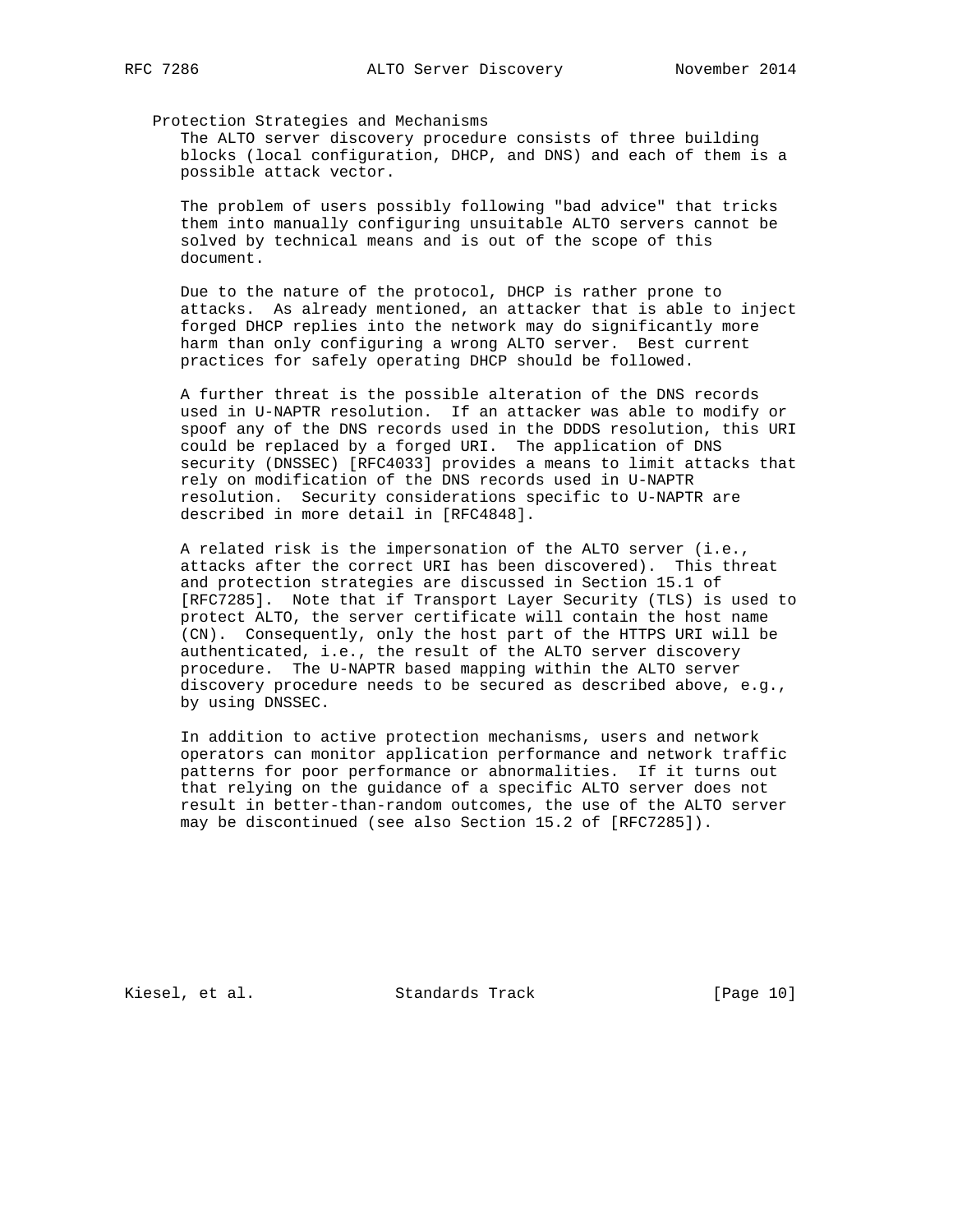6.2. Availability of the ALTO Server Discovery Procedure

#### Scenario Description

 An attacker could compromise the ALTO server discovery procedure or infrastructure in a way that ALTO clients would not be able to discover any ALTO server.

Threat Discussion

 If no ALTO server can be discovered (although a suitable one exists), applications have to make their decisions without ALTO guidance. As ALTO could be temporarily unavailable for many reasons, applications must be prepared to do so. However, the resulting application performance and traffic distribution will correspond to a deployment scenario without ALTO.

Protection Strategies and Mechanisms

 Operators should follow best current practices to secure their DHCP, DNS, and ALTO (see Section 15.5 of [RFC7285]) servers against Denial-of-Service (DoS) attacks.

6.3. Confidentiality of the ALTO Server's URI

#### Scenario Description

 An unauthorized party could invoke the ALTO server discovery procedure, or intercept discovery messages between an authorized ALTO client and the DHCP and DNS servers, in order to acquire knowledge of the ALTO server's URI.

## Threat Discussion

 In the ALTO use cases that have been described in the ALTO problem statement [RFC5693] and/or discussed in the ALTO working group, the ALTO server's URI as such has always been considered as public information that does not need protection of confidentiality.

## Protection Strategies and Mechanisms

 No protection mechanisms for this scenario have been provided, as it has not been identified as a relevant threat. However, if a new use case is identified that requires this kind of protection, the suitability of this ALTO server discovery procedure as well as possible security extensions have to be re-evaluated thoroughly.

Kiesel, et al. Standards Track [Page 11]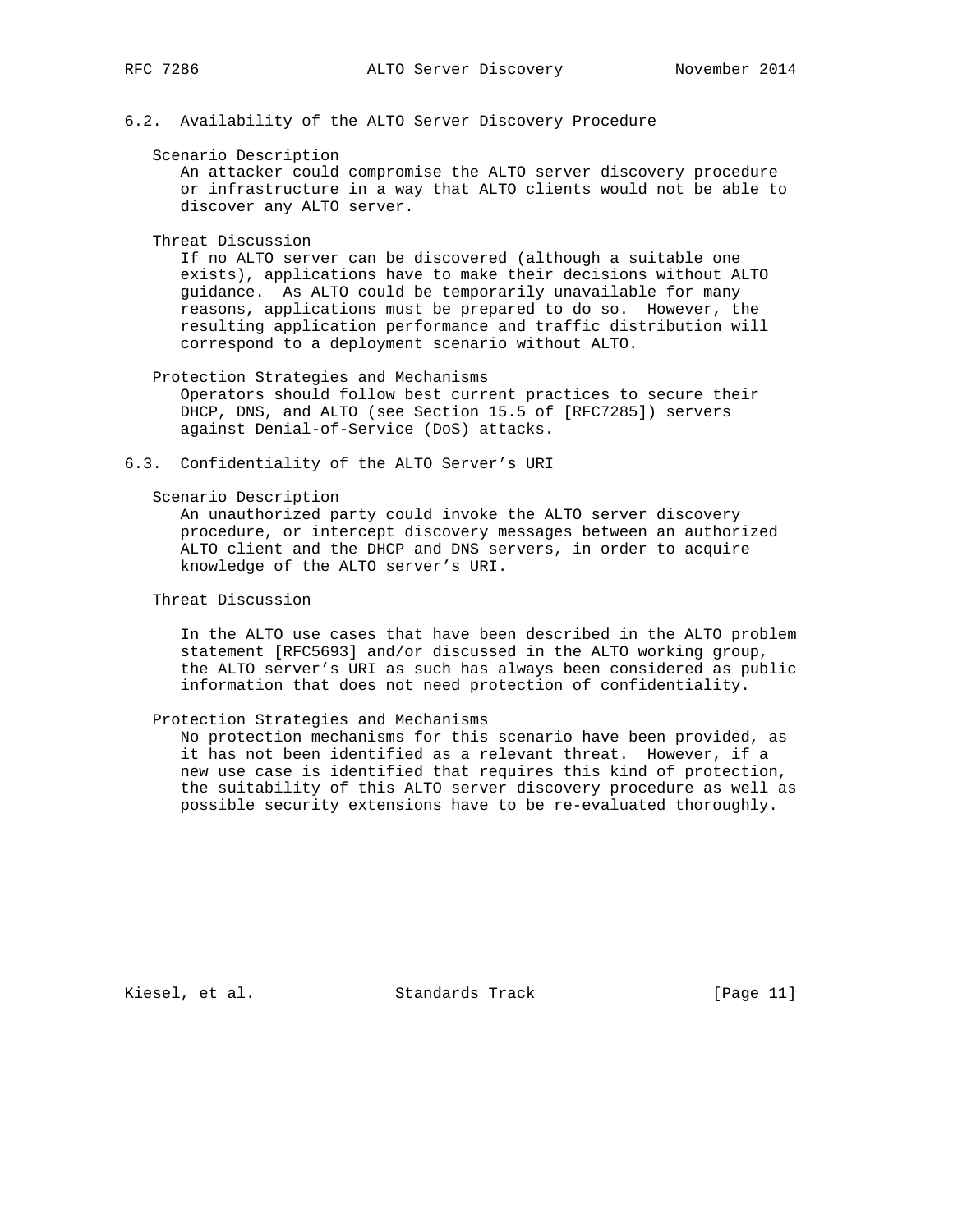## 6.4. Privacy for ALTO Clients

Scenario Description

 An unauthorized party could intercept discovery messages between an ALTO client and the DHCP and DNS servers, and thereby find out the fact that said ALTO client uses (or at least tries to use) the ALTO service.

Threat Discussion

 In the ALTO use cases that have been described in the ALTO problem statement [RFC5693] and/or discussed in the ALTO working group, this scenario has not been identified as a relevant threat.

Protection Strategies and Mechanisms

 No protection mechanisms for this scenario have been provided, as it has not been identified as a relevant threat. However, if a new use case is identified that requires this kind of protection, the suitability of this ALTO server discovery procedure as well as possible security extensions have to be re-evaluated thoroughly.

- 7. References
- 7.1. Normative References
	- [RFC2119] Bradner, S., "Key words for use in RFCs to Indicate Requirement Levels", BCP 14, RFC 2119, March 1997, <http://www.rfc-editor.org/info/rfc2119>.
	- [RFC2132] Alexander, S. and R. Droms, "DHCP Options and BOOTP Vendor Extensions", RFC 2132, March 1997, <http://www.rfc-editor.org/info/rfc2132>.
	- [RFC4848] Daigle, L., "Domain-Based Application Service Location Using URIs and the Dynamic Delegation Discovery Service (DDDS)", RFC 4848, April 2007, <http://www.rfc-editor.org/info/rfc4848>.
	- [RFC5986] Thomson, M. and J. Winterbottom, "Discovering the Local Location Information Server (LIS)", RFC 5986, September 2010, <http://www.rfc-editor.org/info/rfc5986>.
	- [RFC7285] Alimi, R., Penno, R., Yang, Y., Kiesel, S., Previdi, S., Roome, W., Shalunov, S., and R. Woundy, "Application-Layer Traffic Optimization (ALTO) Protocol", RFC 7285, September 2014, <http://www.rfc-editor.org/info/rfc7285>.

Kiesel, et al. Standards Track [Page 12]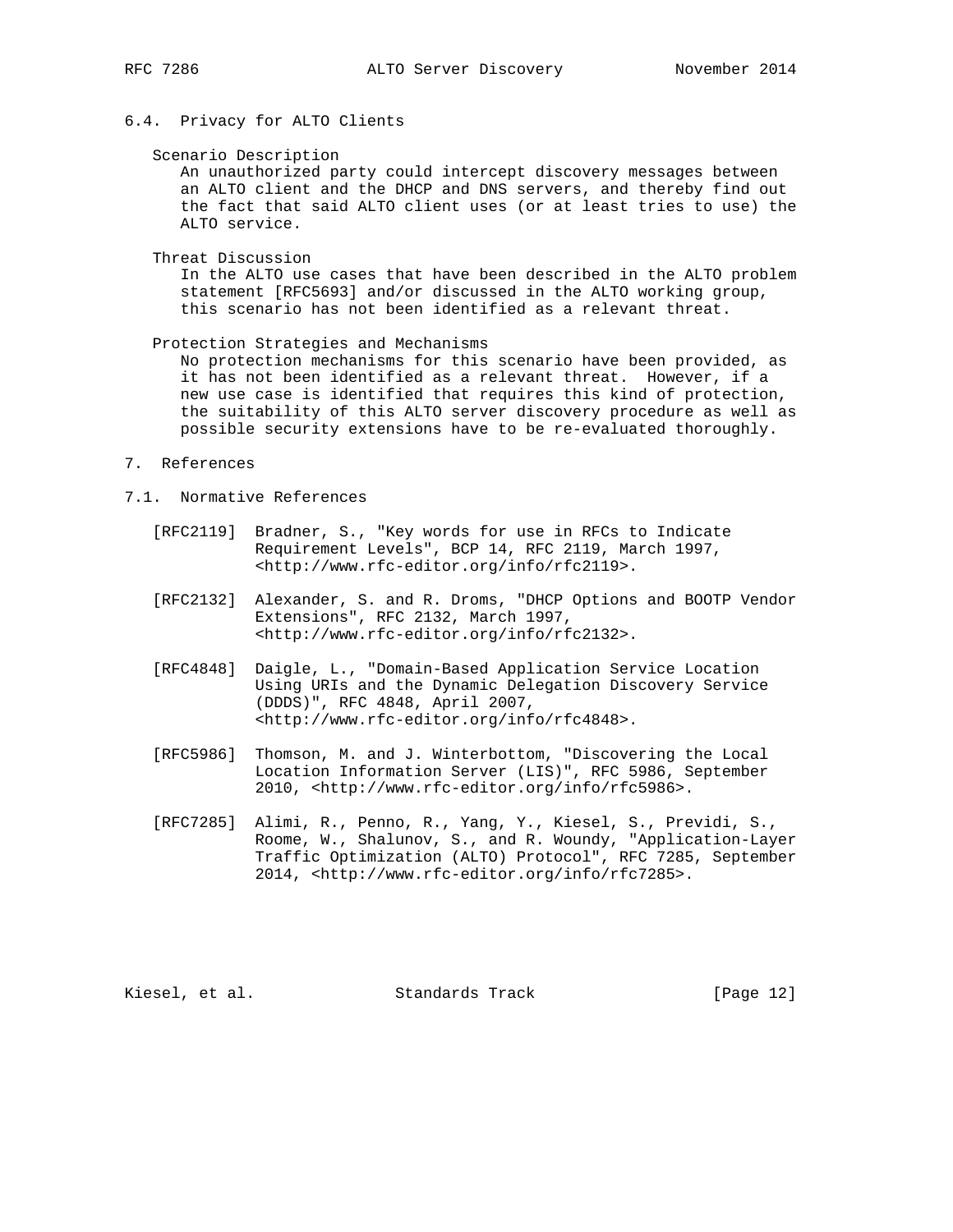## 7.2. Informative References

- [3PDISC] Kiesel, S., Krause, K., and M. Stiemerling, "Third-Party ALTO Server Discovery (3pdisc)", Work in Progress, draft-kist-alto-3pdisc-05, January 2014.
- [ALTO-DEPLOY] Stiemerling, M., Kiesel, S., Previdi, S., and M. Scharf, "ALTO Deployment Considerations", Work in Progress, draft-ietf-alto-deployments-10, July 2014.
- [RFC1035] Mockapetris, P., "Domain names implementation and specification", STD 13, RFC 1035, November 1987, <http://www.rfc-editor.org/info/rfc1035>.
- [RFC3424] Daigle, L. and IAB, "IAB Considerations for UNilateral Self-Address Fixing (UNSAF) Across Network Address Translation", RFC 3424, November 2002, <http://www.rfc-editor.org/info/rfc3424>.
- [RFC3596] Thomson, S., Huitema, C., Ksinant, V., and M. Souissi, "DNS Extensions to Support IP Version 6", RFC 3596, October 2003, <http://www.rfc-editor.org/info/rfc3596>.
- [RFC4033] Arends, R., Austein, R., Larson, M., Massey, D., and S. Rose, "DNS Security Introduction and Requirements", RFC 4033, March 2005, <http://www.rfc-editor.org/info/rfc4033>.
- [RFC5693] Seedorf, J. and E. Burger, "Application-Layer Traffic Optimization (ALTO) Problem Statement", RFC 5693, October 2009, <http://www.rfc-editor.org/info/rfc5693>.
- [RFC6418] Blanchet, M. and P. Seite, "Multiple Interfaces and Provisioning Domains Problem Statement", RFC 6418, November 2011, <http://www.rfc-editor.org/info/rfc6418>.
- [RFC6708] Kiesel, S., Previdi, S., Stiemerling, M., Woundy, R., and Y. Yang, "Application-Layer Traffic Optimization (ALTO) Requirements", RFC 6708, September 2012, <http://www.rfc-editor.org/info/rfc6708>.
- [RFC7230] Fielding, R. and J. Reschke, "Hypertext Transfer Protocol (HTTP/1.1): Message Syntax and Routing", RFC 7230, June 2014, <http://www.rfc-editor.org/info/rfc7230>.

Kiesel, et al. Standards Track [Page 13]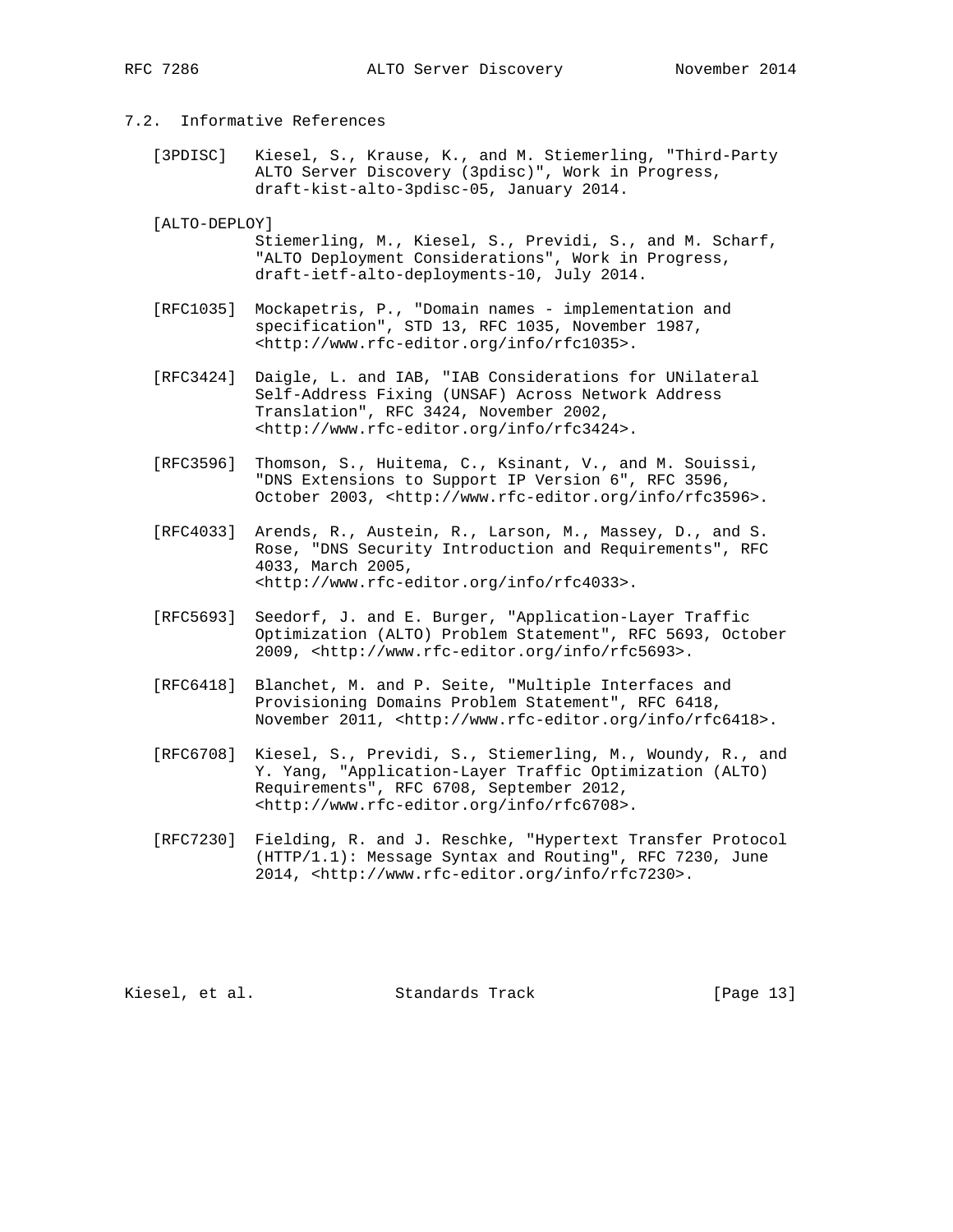## Acknowledgments

 Olafur Gudmundsson provided an excellent DNS expert review on an earlier version of this document. Thanks to Tina Tsou for an accurate security review.

 Michael Scharf is supported by the German-Lab project <http://www.german-lab.de> funded by the German Federal Ministry of Education and Research (BMBF).

 Martin Stiemerling is partially supported by the CHANGE project <http://www.change-project.eu>, a research project supported by the European Commission under its 7th Framework Program (contract no. 257422). The views and conclusions contained herein are those of the authors and should not be interpreted as necessarily representing the official policies or endorsements, either expressed or implied, of the CHANGE project or the European Commission.

## Contributors

The initial version of this document was coauthored by Marco Tomsu.

 Hannes Tschofenig provided the initial input to the U-NAPTR solution part. Hannes and Martin Thomson provided excellent feedback and input to the server discovery.

 The authors would also like to thank the following persons for their contribution to this document or its predecessors: Richard Alimi, David Bryan, Roni Even, Gustavo Garcia, Jay Gu, Xingfeng Jiang, Enrico Marocco, Victor Pascual, Y. Richard Yang, Yu-Shun Wang, Yunfei Zhang, Ning Zong.

Kiesel, et al. Standards Track [Page 14]